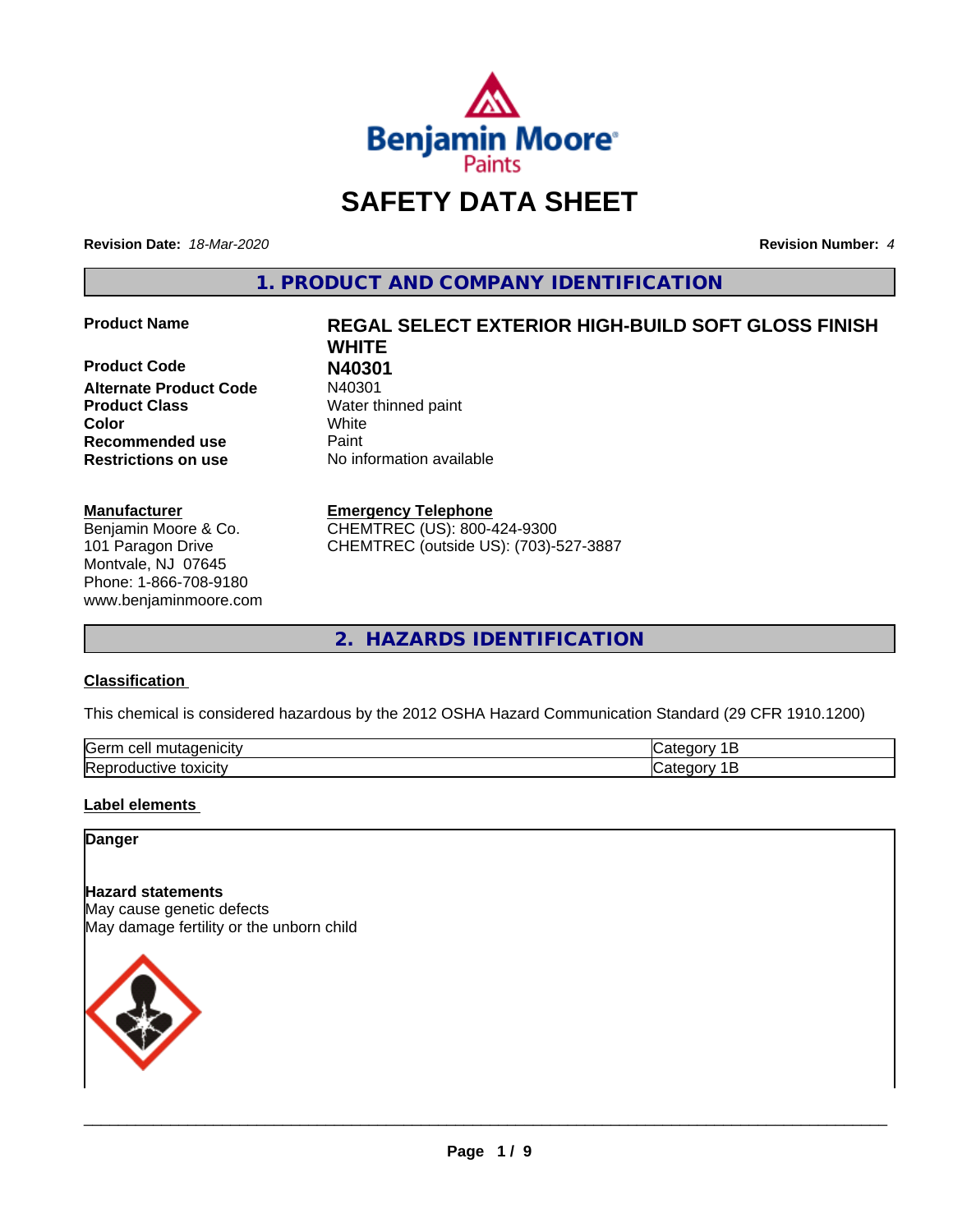**Appearance** liquid **Odor 11** Odor little or no odor

#### **Precautionary Statements - Prevention**

Obtain special instructions before use Do not handle until all safety precautions have been read and understood Use personal protective equipment as required

#### **Precautionary Statements - Response**

IF exposed or concerned: Get medical advice/attention

#### **Precautionary Statements - Storage**

Store locked up

#### **Precautionary Statements - Disposal**

Dispose of contents/container to an approved waste disposal plant

#### **Hazards not otherwise classified (HNOC)**

Not applicable

#### **Other information**

No information available

#### **3. COMPOSITION INFORMATION ON COMPONENTS**

| <b>Chemical name</b>                         | CAS No.    | Weight-%    |
|----------------------------------------------|------------|-------------|
| Titanium dioxide                             | 13463-67-7 | $25 - 30$   |
| Silica amorphous                             | 7631-86-9  | - 5         |
| Propanoic acid, 2-methyl-, monoester with    | 25265-77-4 | 1 - 5       |
| 2,2,4-trimethyl-1,3-pentanediol              |            |             |
| Sodium C14-C16 olefin sulfonate              | 68439-57-6 | $0.1 - 0.5$ |
| Carbamic acid, 1H-benzimidazol-2-yl-, methyl | 10605-21-7 | $0.1 - 0.5$ |
| ester                                        |            |             |

### **4. FIRST AID MEASURES**

| <b>General Advice</b> | If symptoms persist, call a physician. Show this safety data sheet to the doctor in<br>attendance.       |
|-----------------------|----------------------------------------------------------------------------------------------------------|
| <b>Eye Contact</b>    | Rinse thoroughly with plenty of water for at least 15 minutes and consult a<br>physician.                |
| <b>Skin Contact</b>   | Wash off immediately with soap and plenty of water while removing all<br>contaminated clothes and shoes. |
| <b>Inhalation</b>     | Move to fresh air. If symptoms persist, call a physician.                                                |
| Ingestion             | Clean mouth with water and afterwards drink plenty of water. Consult a physician<br>if necessary.        |
| <b>Most Important</b> | None known.                                                                                              |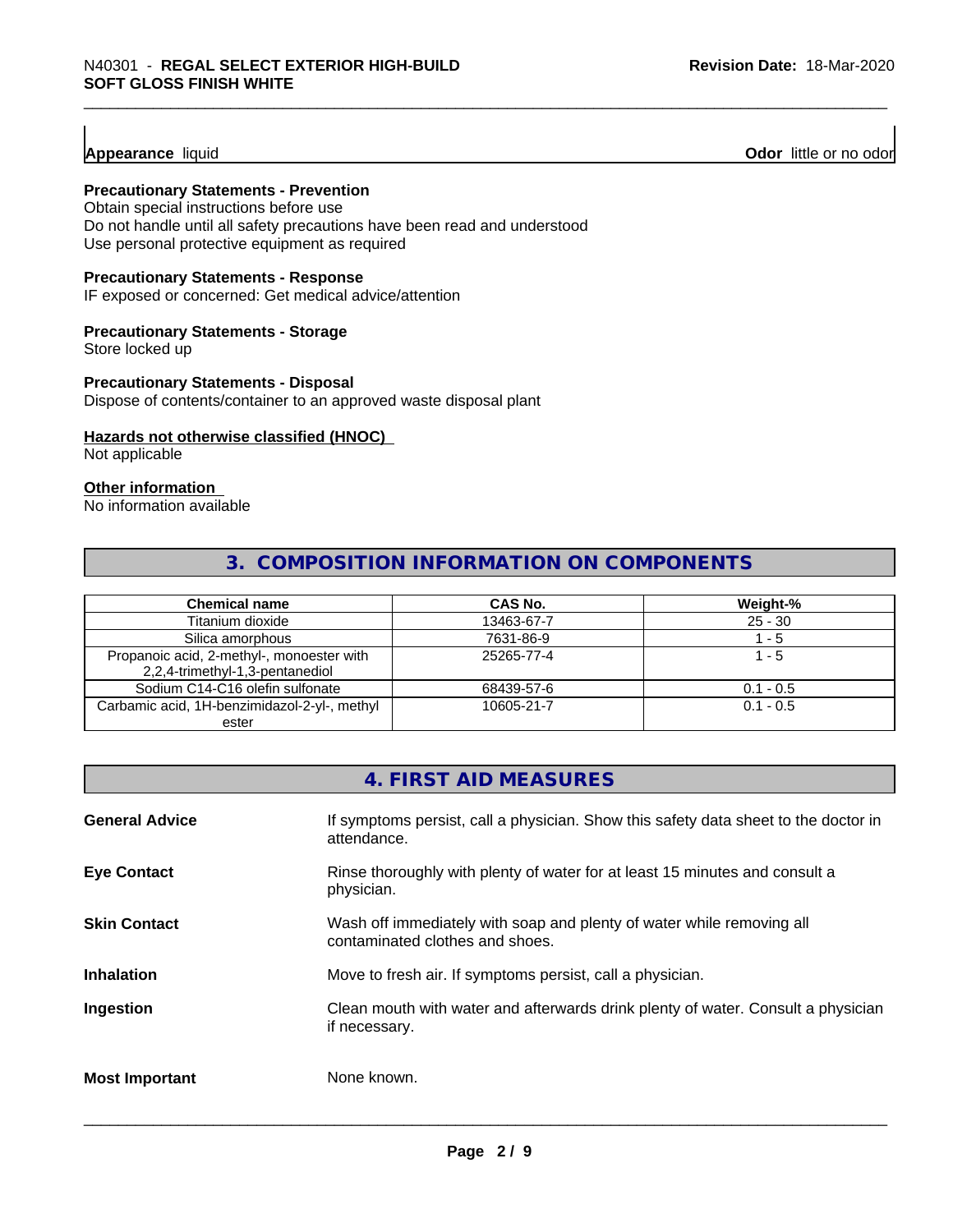| <b>Symptoms/Effects</b>                                                          |                                                    |                                                                                                                 |
|----------------------------------------------------------------------------------|----------------------------------------------------|-----------------------------------------------------------------------------------------------------------------|
| <b>Notes To Physician</b>                                                        | Treat symptomatically.                             |                                                                                                                 |
|                                                                                  | 5. FIRE-FIGHTING MEASURES                          |                                                                                                                 |
| <b>Suitable Extinguishing Media</b>                                              |                                                    | Use extinguishing measures that are appropriate to local<br>circumstances and the surrounding environment.      |
| Protective equipment and precautions for firefighters                            | and full protective gear.                          | As in any fire, wear self-contained breathing apparatus<br>pressure-demand, MSHA/NIOSH (approved or equivalent) |
| <b>Specific Hazards Arising From The Chemical</b>                                | extreme heat.                                      | Closed containers may rupture if exposed to fire or                                                             |
| <b>Sensitivity to mechanical impact</b>                                          | N <sub>0</sub>                                     |                                                                                                                 |
| Sensitivity to static discharge                                                  | No                                                 |                                                                                                                 |
| <b>Flash Point Data</b><br>Flash point (°F)<br>Flash Point (°C)<br><b>Method</b> | Not applicable<br>Not applicable<br>Not applicable |                                                                                                                 |
| <b>Flammability Limits In Air</b>                                                |                                                    |                                                                                                                 |
| Lower flammability limit:<br><b>Upper flammability limit:</b>                    | Not applicable<br>Not applicable                   |                                                                                                                 |
| Health: 2<br>Flammability: 0<br><b>NFPA</b>                                      | Instability: 0                                     | Special: Not Applicable                                                                                         |
| <b>NFPA Legend</b><br>0 - Not Hazardous<br>1 - Slightly<br>2 - Moderate          |                                                    |                                                                                                                 |

- 3 High
- 4 Severe

*The ratings assigned are only suggested ratings, the contractor/employer has ultimate responsibilities for NFPA ratings where this system is used.*

*Additional information regarding the NFPA rating system is available from the National Fire Protection Agency (NFPA) at www.nfpa.org.*

### **6. ACCIDENTAL RELEASE MEASURES**

| <b>Personal Precautions</b>      | Avoid contact with skin, eyes and clothing. Ensure adequate ventilation.                             |
|----------------------------------|------------------------------------------------------------------------------------------------------|
| <b>Other Information</b>         | Prevent further leakage or spillage if safe to do so.                                                |
| <b>Environmental precautions</b> | See Section 12 for additional Ecological Information.                                                |
| <b>Methods for Cleaning Up</b>   | Soak up with inert absorbent material. Sweep up and shovel into suitable<br>containers for disposal. |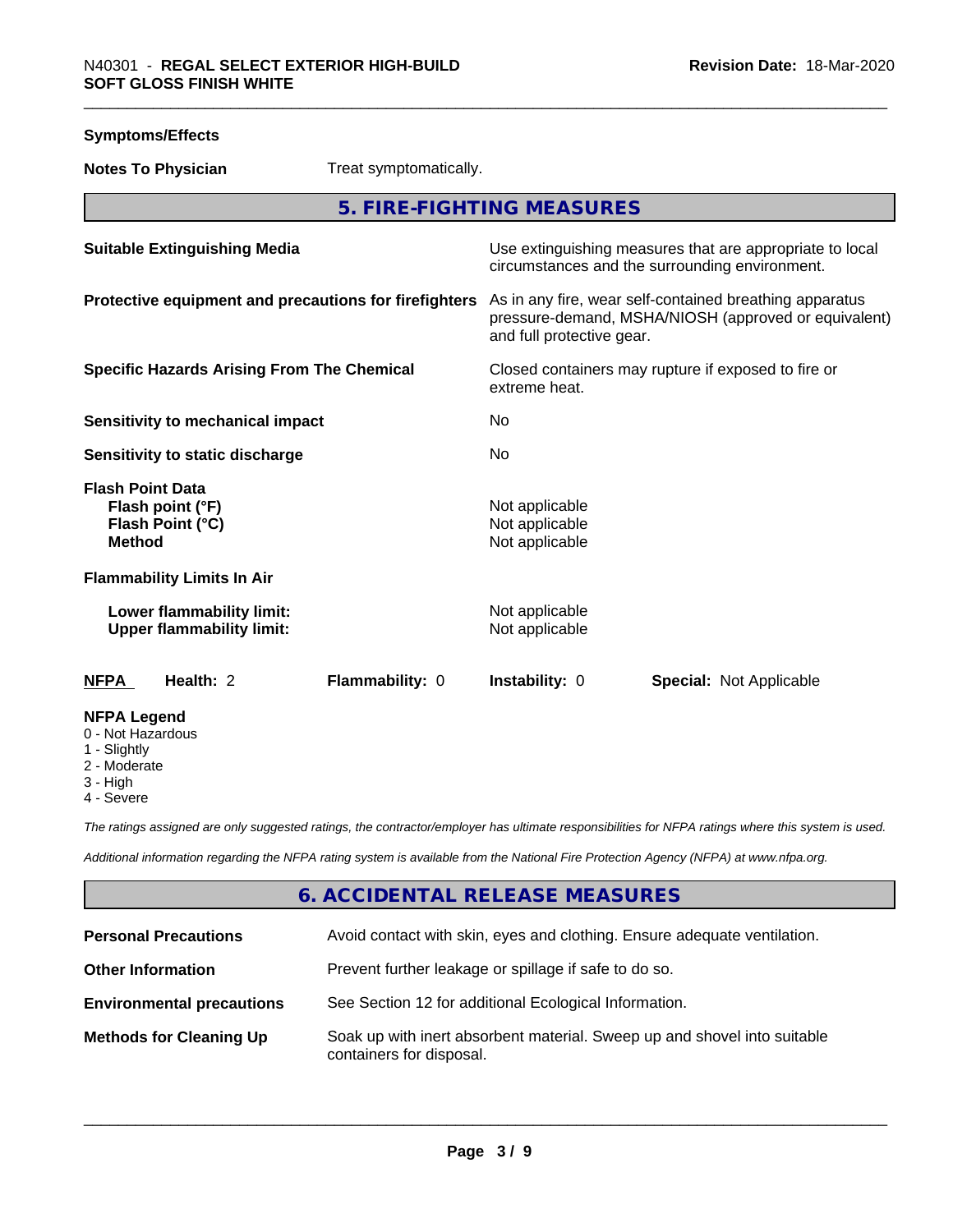|                               | 7. HANDLING AND STORAGE                                                                                                                                                          |
|-------------------------------|----------------------------------------------------------------------------------------------------------------------------------------------------------------------------------|
| Handling                      | Avoid contact with skin, eyes and clothing. Avoid breathing vapors, spray mists or<br>sanding dust. In case of insufficient ventilation, wear suitable respiratory<br>equipment. |
| <b>Storage</b>                | Keep container tightly closed. Keep out of the reach of children.                                                                                                                |
| <b>Incompatible Materials</b> | No information available                                                                                                                                                         |

### **8. EXPOSURE CONTROLS/PERSONAL PROTECTION**

#### **Exposure Limits**

| <b>Chemical name</b> | <b>ACGIH TLV</b>         | <b>OSHA PEL</b>                            |
|----------------------|--------------------------|--------------------------------------------|
| Titanium dioxide     | TWA: $10 \text{ ma/m}^3$ | <b>TWA</b><br>15 mg/m <sup>3</sup> $\cdot$ |
| Silica amorphous     | N/E                      | 20 mppcf - TWA                             |

#### **Legend**

ACGIH - American Conference of Governmental Industrial Hygienists Exposure Limits OSHA - Occupational Safety & Health Administration Exposure Limits N/E - Not Established

| <b>Engineering Measures</b>          | Ensure adequate ventilation, especially in confined areas.                                                                                                                                                                                                                                                                                                          |  |
|--------------------------------------|---------------------------------------------------------------------------------------------------------------------------------------------------------------------------------------------------------------------------------------------------------------------------------------------------------------------------------------------------------------------|--|
| <b>Personal Protective Equipment</b> |                                                                                                                                                                                                                                                                                                                                                                     |  |
| <b>Eye/Face Protection</b>           | Safety glasses with side-shields.                                                                                                                                                                                                                                                                                                                                   |  |
| <b>Skin Protection</b>               | Protective gloves and impervious clothing.                                                                                                                                                                                                                                                                                                                          |  |
| <b>Respiratory Protection</b>        | Use only with adequate ventilation. In operations where exposure limits are<br>exceeded, use a NIOSH approved respirator that has been selected by a<br>technically qualified person for the specific work conditions. When spraying the<br>product or applying in confined areas, wear a NIOSH approved respirator<br>specified for paint spray or organic vapors. |  |
| <b>Hygiene Measures</b>              | Avoid contact with skin, eyes and clothing. Remove and wash contaminated<br>clothing before re-use. Wash thoroughly after handling.                                                                                                                                                                                                                                 |  |

### **9. PHYSICAL AND CHEMICAL PROPERTIES**

**Appearance** liquid **Odor** little or no odor **Density (Ibs/gal)** 10.8 - 11.2<br> **Specific Gravity** 1.29 - 1.34 **Specific Gravity** 

**Odor Threshold**<br> **Density (Ibs/gal)**<br> **Density (Ibs/gal)**<br> **No information available**<br>
10.8 - 11.2 **pH** No information available **Viscosity (cps)** No information available **Solubility(ies)** No information available **Water solubility Water solubility Water solubility Water solubility No information available Evaporation Rate No information available No information available Vapor pressure No information available Vapor density Vapor** density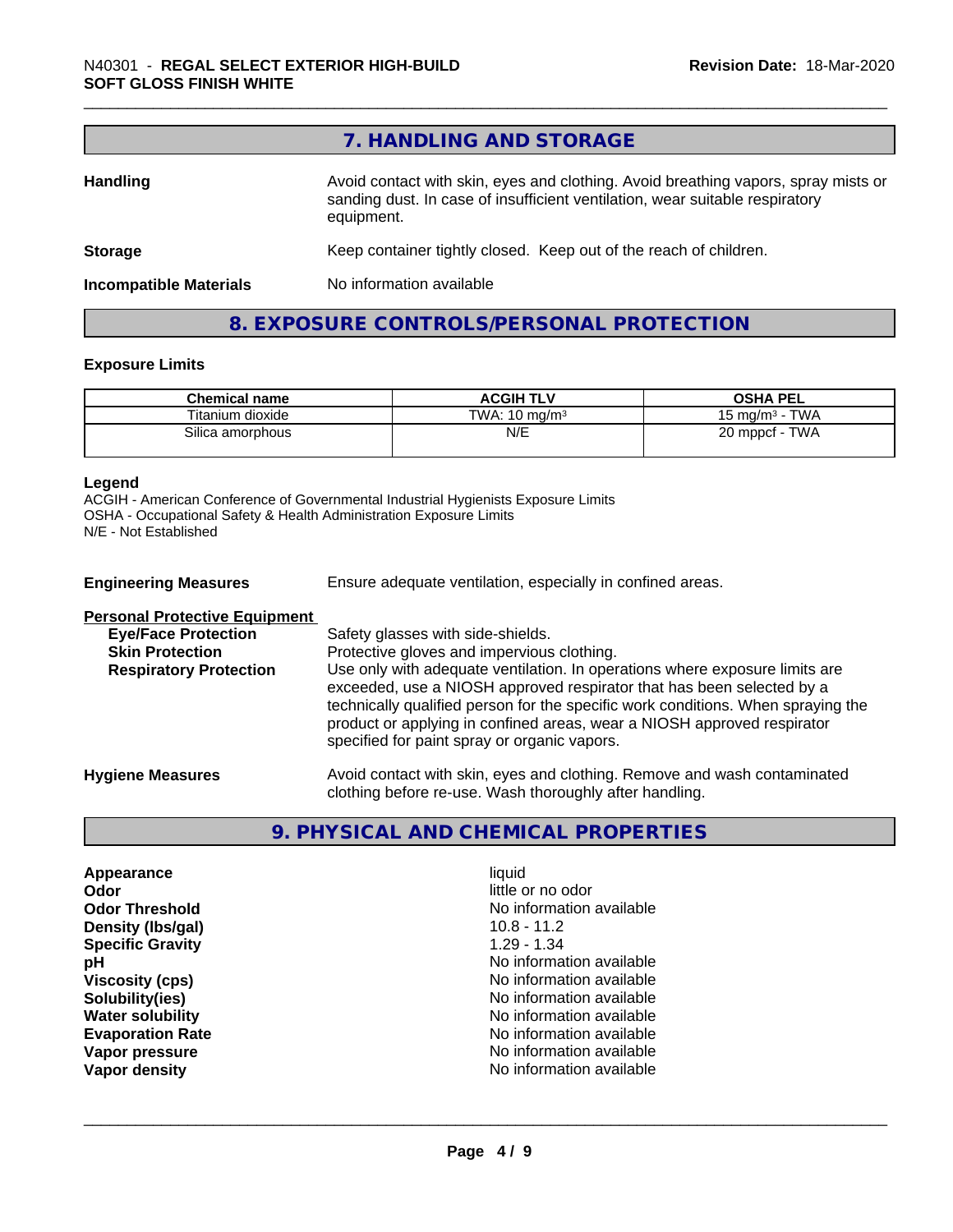| $50 - 60$                |
|--------------------------|
| $35 - 45$                |
| $40 - 50$                |
| $55 - 65$                |
| < 50                     |
| 212                      |
| 100                      |
| 32                       |
| 0                        |
| Not applicable           |
| Not applicable           |
| Not applicable           |
| Not applicable           |
| Not applicable           |
| Not applicable           |
| No information available |
| No information available |
| No information available |
| No information available |
| No information available |
|                          |

### **10. STABILITY AND REACTIVITY**

| <b>Reactivity</b>                       | Not Applicable                           |
|-----------------------------------------|------------------------------------------|
| <b>Chemical Stability</b>               | Stable under normal conditions.          |
| <b>Conditions to avoid</b>              | Prevent from freezing.                   |
| <b>Incompatible Materials</b>           | No materials to be especially mentioned. |
| <b>Hazardous Decomposition Products</b> | None under normal use.                   |
| Possibility of hazardous reactions      | None under normal conditions of use.     |

**11. TOXICOLOGICAL INFORMATION**

**Product Information**

#### **Information on likely routes of exposure**

**Principal Routes of Exposure** Eye contact, skin contact and inhalation.

**Acute Toxicity** 

**Product Information** No information available

#### **Symptoms** related to the physical, chemical and toxicological characteristics

**Symptoms** No information available

#### **Delayed and immediate effects as well as chronic effects from short and long-term exposure**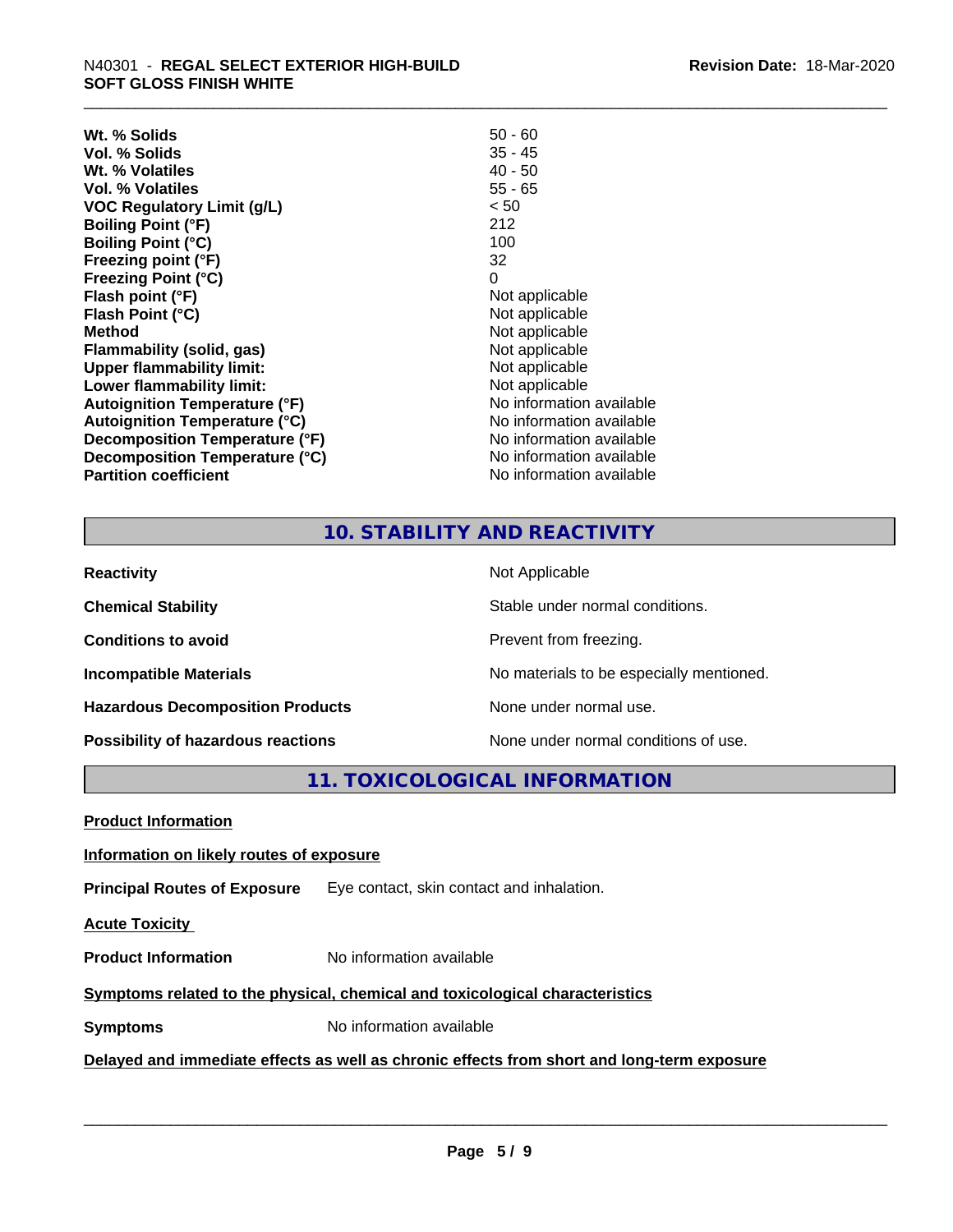| Eye contact                     | May cause slight irritation.                                                      |
|---------------------------------|-----------------------------------------------------------------------------------|
| <b>Skin contact</b>             | Substance may cause slight skin irritation. Prolonged or repeated contact may dry |
|                                 | skin and cause irritation.                                                        |
| <b>Inhalation</b>               | May cause irritation of respiratory tract.                                        |
| Ingestion                       | Ingestion may cause gastrointestinal irritation, nausea, vomiting and diarrhea.   |
| <b>Sensitization</b>            | No information available                                                          |
| <b>Neurological Effects</b>     | No information available.                                                         |
| <b>Mutagenic Effects</b>        | Suspected of causing genetic defects.                                             |
| <b>Reproductive Effects</b>     | May damage fertility or the unborn child.                                         |
| <b>Developmental Effects</b>    | No information available.                                                         |
| <b>Target organ effects</b>     | No information available.                                                         |
| <b>STOT - single exposure</b>   | No information available.                                                         |
| <b>STOT - repeated exposure</b> | No information available.                                                         |
| Other adverse effects           | No information available.                                                         |
| <b>Aspiration Hazard</b>        | No information available                                                          |

#### **Numerical measures of toxicity**

**The following values are calculated based on chapter 3.1 of the GHS document**

| <b>ATEmix (oral)</b>   | 33107 mg/kg  |
|------------------------|--------------|
| <b>ATEmix (dermal)</b> | 141584 mg/kg |

#### **Component Information**

| Chemical name                                                                                 | Oral LD50                                    | Dermal LD50                                                                        | Inhalation LC50        |
|-----------------------------------------------------------------------------------------------|----------------------------------------------|------------------------------------------------------------------------------------|------------------------|
| Titanium dioxide<br>13463-67-7                                                                | $> 10000$ mg/kg (Rat)                        | $\overline{\phantom{0}}$                                                           |                        |
| Silica amorphous<br>7631-86-9                                                                 | $= 7900$ mg/kg (Rat)                         | $>$ 2000 mg/kg (Rabbit)                                                            | $> 2.2$ mg/L (Rat) 1 h |
| Propanoic acid, 2-methyl-,<br>monoester with<br>2,2,4-trimethyl-1,3-pentanediol<br>25265-77-4 | $=$ 3200 mg/kg (Rat)                         | $> 15200$ mg/kg (Rat)                                                              |                        |
| Sodium C14-C16 olefin sulfonate<br>68439-57-6                                                 | $= 2220$ mg/kg (Rat)                         | $> 740$ mg/kg (Rabbit)                                                             |                        |
| Carbamic acid,<br>1H-benzimidazol-2-yl-, methyl ester<br>10605-21-7                           | $>$ 5050 mg/kg (Rat)<br>$= 6400$ mg/kg (Rat) | > 10000 mg/kg (Rabbit) = 2 g/kg<br>$\text{Rat}$ ) = 8500 mg/kg ( $\text{Rabbit}$ ) |                        |

#### **Chronic Toxicity**

#### **Carcinogenicity**

*The information below indicateswhether each agency has listed any ingredient as a carcinogen:.*

| <b>Chemical name</b>          | <b>IARC</b>                 | <b>NTP</b> | <b>OSHA</b> |
|-------------------------------|-----------------------------|------------|-------------|
|                               | . .<br>2B<br>Possible Human |            | Listed      |
| . .<br>dioxide ו<br>l itanıum | Carcinogen                  |            |             |

• Although IARC has classified titanium dioxide as possibly carcinogenic to humans (2B), their summary concludes: "No significant exposure to titanium dioxide is thought to occur during the use of products in which titanium dioxide is bound to other materials, such as paint."

#### **Legend**

IARC - International Agency for Research on Cancer NTP - National Toxicity Program OSHA - Occupational Safety & Health Administration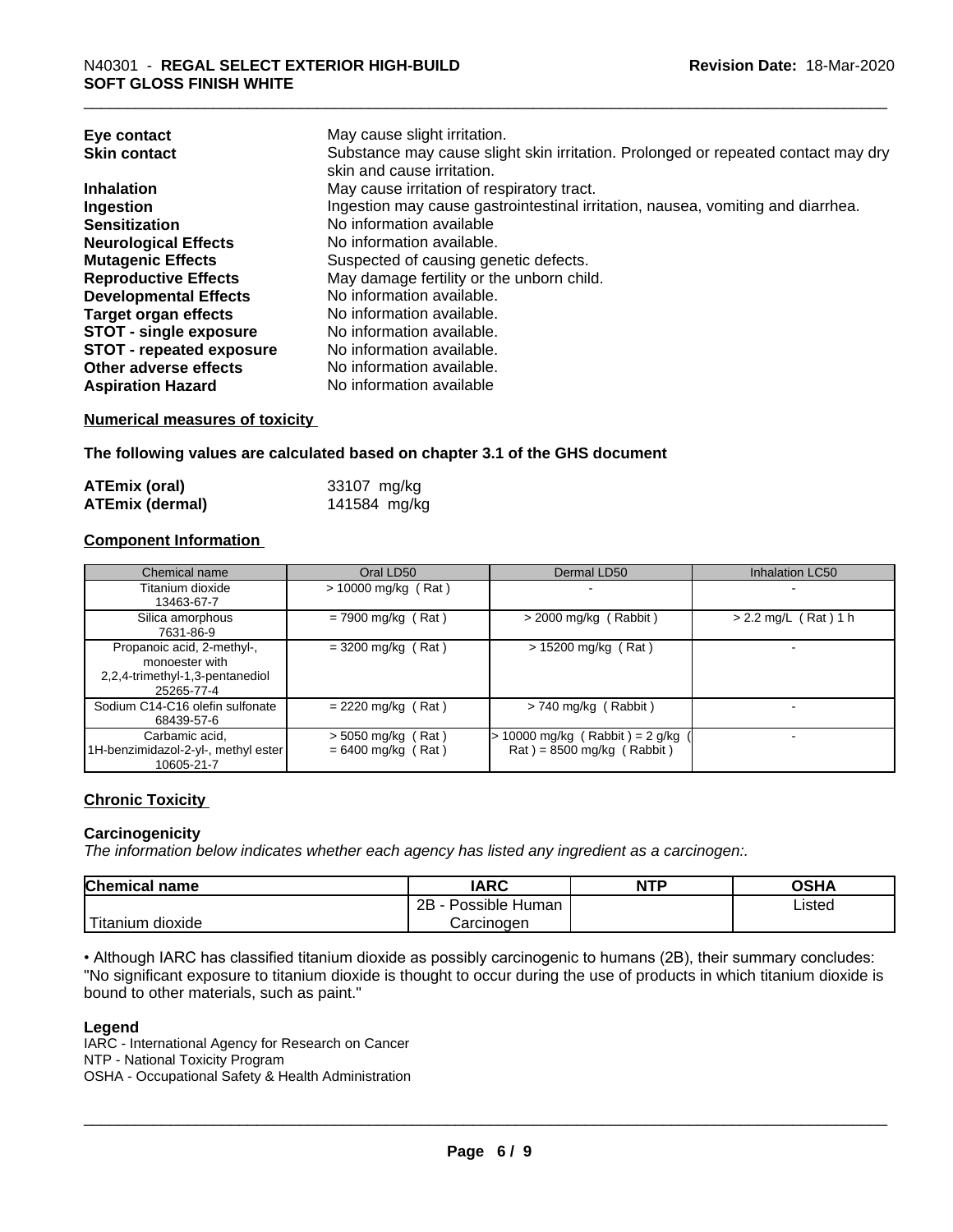#### **12. ECOLOGICAL INFORMATION**

#### **Ecotoxicity Effects**

The environmental impact of this product has not been fully investigated.

#### **Product Information**

**Acute Toxicity to Fish** No information available

#### **Acute Toxicity to Aquatic Invertebrates**

No information available

**Acute Toxicity to Aquatic Plants**

No information available

#### **Persistence / Degradability**

No information available.

#### **Bioaccumulation**

There is no data for this product.

#### **Mobility in Environmental Media**

No information available.

#### **Ozone**

No information available

#### **Component Information**

#### **Acute Toxicity to Fish**

Titanium dioxide  $LC50:$  > 1000 mg/L (Fathead Minnow - 96 hr.) Carbamic acid, 1H-benzimidazol-2-yl-, methyl ester LC50: 1.5 mg/L (Rainbow Trout - 96 hr.)

#### **Acute Toxicity to Aquatic Invertebrates**

Carbamic acid, 1H-benzimidazol-2-yl-, methyl ester LC50: 0.22 mg/L (water flea - 48 hr.)

#### **Acute Toxicity to Aquatic Plants**

No information available

#### **13. DISPOSAL CONSIDERATIONS**

**Waste Disposal Method** Dispose of in accordance with federal, state, and local regulations. Local requirements may vary, consult your sanitation department or state-designated environmental protection agency for more disposal options.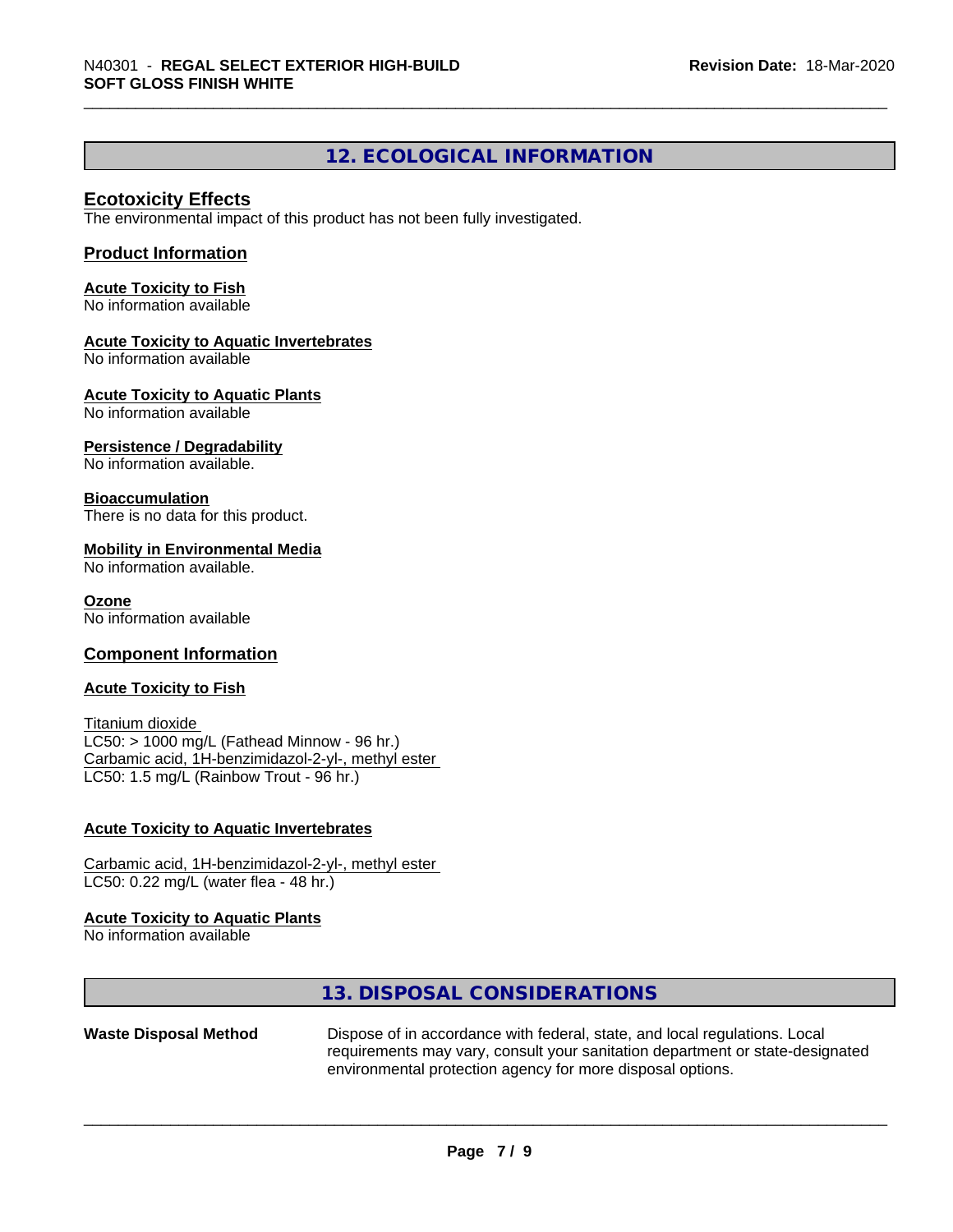|                           | 14. TRANSPORT INFORMATION         |  |  |
|---------------------------|-----------------------------------|--|--|
| <b>DOT</b>                | Not regulated                     |  |  |
| <b>ICAO / IATA</b>        | Not regulated                     |  |  |
| <b>IMDG / IMO</b>         | Not regulated                     |  |  |
|                           | <b>15. REGULATORY INFORMATION</b> |  |  |
| International Inventories |                                   |  |  |

#### **International Inventories**

| <b>TSCA: United States</b> | Yes - All components are listed or exempt. |
|----------------------------|--------------------------------------------|
| <b>DSL: Canada</b>         | Yes - All components are listed or exempt. |

#### **Federal Regulations**

| SARA 311/312 hazardous categorization |     |  |
|---------------------------------------|-----|--|
| Acute health hazard                   | Nο  |  |
| <b>Chronic Health Hazard</b>          | Yes |  |
| Fire hazard                           | Nο  |  |
| Sudden release of pressure hazard     | No  |  |
| Reactive Hazard                       | No  |  |

#### **SARA 313**

Section 313 of Title III of the Superfund Amendments and Reauthorization Act of 1986 (SARA). This product contains a chemical or chemicals which are subject to the reporting requirements of the Act and Title 40 of the Code of Federal Regulations, Part 372:

*None*

**Clean Air Act,Section 112 Hazardous Air Pollutants (HAPs) (see 40 CFR 61)**

This product contains the following HAPs:

*None*

#### **US State Regulations**

#### **California Proposition 65**

**A** WARNING: Cancer and Reproductive Harm– www.P65warnings.ca.gov

#### **State Right-to-Know**

| Chemical<br>name    | ''<br>massacnu<br>. | Jersev<br>New | <b>ivlvania</b><br>-- - |
|---------------------|---------------------|---------------|-------------------------|
| litanium<br>dioxide |                     |               |                         |